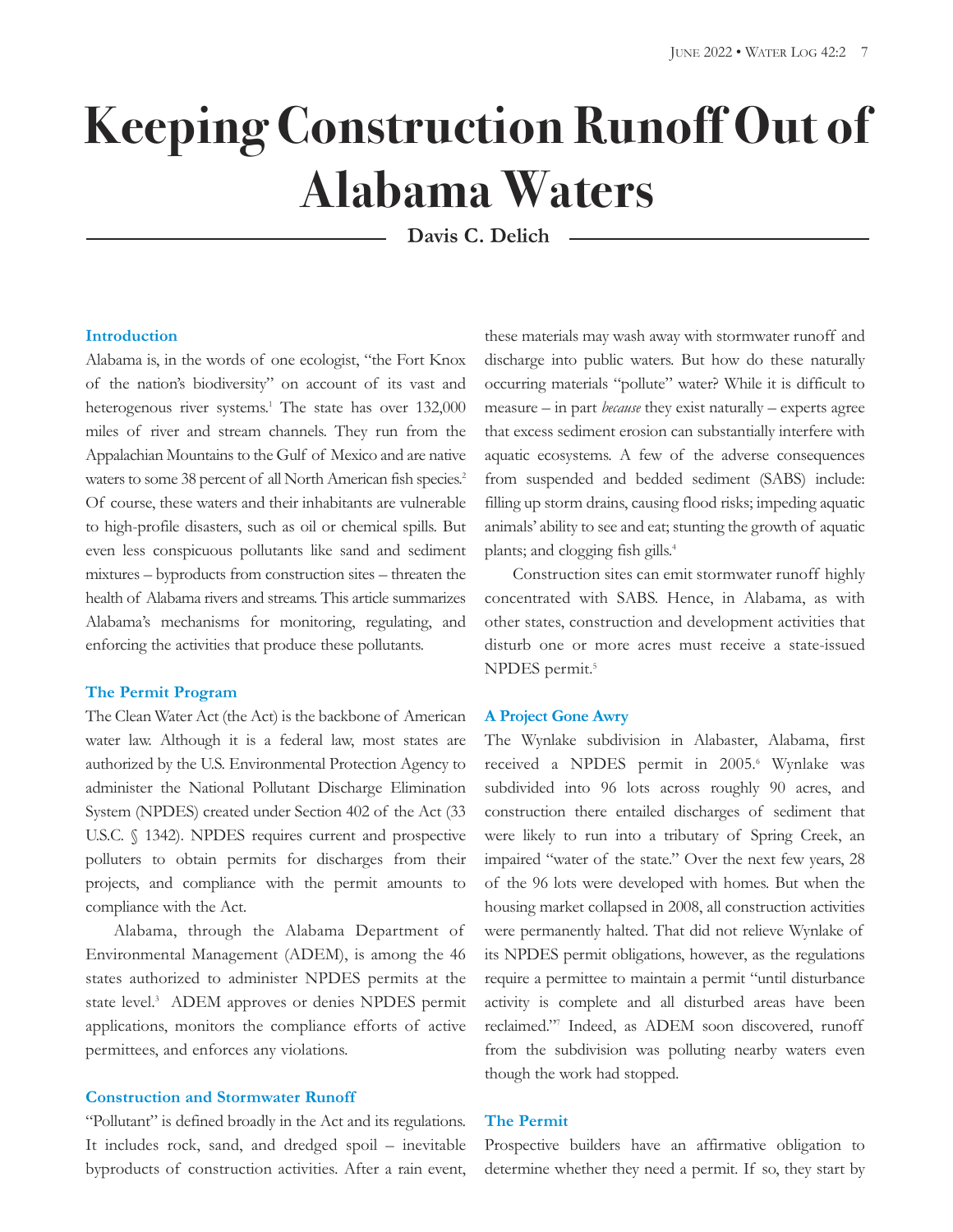submitting a Notice of Intent to ADEM.<sup>8</sup> The Notice of Intent includes at least the following:

- The name and contact information of the permittee
- A description of the proposed activity
- A topographical map of the affected area
- Signed certification by a Qualified Credentialed Professional (such as a licensed engineer) indicating they have prepared a "comprehensive" Construction Best Management Practices Plan (CBMPP) to mitigate stormwater runoff pollution.

CBMPP refers to those practices specific to that construction permit. The key part, known by contractors and developers, lies in the middle of the extended acronym: Best Management Practices (BMPs). Once the permit is approved, those practices become binding legal obligations on the permittee and must be "continually maintained."9 But what is a BMP? Some BMPs are easily spotted at construction sites. For instance, that ribbon of black plastic surrounding a job site perimeter – known as a "silt fence" – is a common BMP. Silt fences help to collect SABS before they can enter a storm drain or a nearby stream.

ADEM monitors its permittees through mandatory reporting and inspection requirements. By law, NPDES permittees must keep detailed and up-to-date records that track their compliance with the CBMPP.<sup>10</sup> Moreover, at any "reasonable time," ADEM can go to a construction site and inspect the property for compliance. 11

#### **Inspection and Notice of Violation**

In early 2011, ADEM paid a visit to Wynlake. Its inspection revealed that the developers had not met the requirements set forth in their NPDES permit. ADEM found Wynlake had failed to implement the BMPs specified in its CBMPP, and ADEM noted that sediment discharges had occurred or were likely to occur into the nearby Spring Creek.

This was not the first time that ADEM discovered issues at Wynlake; it had already issued a Notice of Violation (NOV) for that property. NOVs are the first step in an enforcement action. Here, as is a common ADEM practice, the first NOV was only a warning shot. Following the 2011 ADEM visit, however, Wynlake was ordered to cease its construction activities except for implementing the BMPs. As noted above, however, Wynlake was not going to build more homes anyway. It turns out they also were not going to implement any BMPs.



**Silt fence used at a construction site in Oxford, MS.**

**Civil Penalty Assessment and Internal Agency Review** ADEM allowed the Wynlake developers more than six years to correct course. When ADEM returned in 2017, it found four additional violations at the Wynlake property. To make matters worse, the property's NPDES permit had expired. ADEM issued another NOV in September 2017. Wynlake ignored that one, too.

Therefore, in May 2018, ADEM demanded that Wynlake Development, LLC pay a \$50,300 civil penalty for the NPDES violations, setting forth facts showing that violations had occurred and ADEM's analysis for reaching that penalty amount.<sup>12</sup>

But permittees have due process rights giving them the opportunity to appeal their fines. The process begins internally with ADEM. Once the assessment order is issued, permittees have 30 days to request a hearing with an ADEM officer, which Wynlake did. The ADEM hearing officer agreed with the Department's factual findings but disagreed with the penalty amount. The hearing officer found that the penalty was "excessive," and suggested that it be lowered to \$30,000.ADEM appealed the hearing officer's decision to the Alabama Environmental Management Commission (the Commission).

**Credit: K. Alexander**